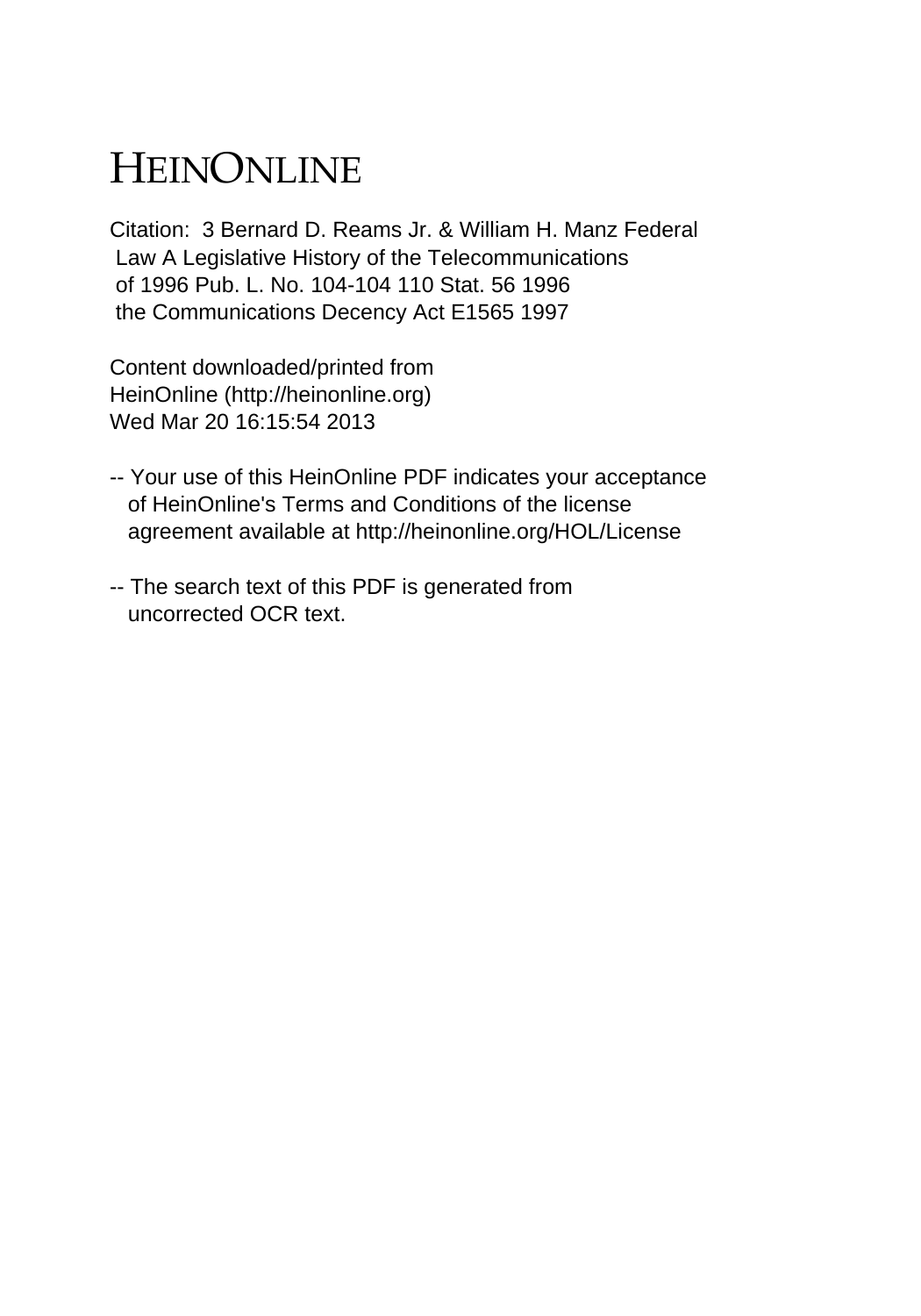break-down **oil** spills, and **the** formulation **of** <sup>a</sup> **dug** for the HIV virus.

self-apparent. He richly deserves the signal honor he has received for his valuable efforts.

In addition, another UC-Berkeley professor (emeritus) has been recognized **by the** Government of Israel for his work in enhancing the<br>world's agriculture. The Israeli-based World<br>Foundation gave Professor Carl B. Huffaker<br>the Wolf Prize in Agriculture for his F<br>groundbreaking research in integrated pest 1 management. This international prize, pre-<br>sented to Professor Huffaker in March by Is-<br>raeli President Ezer Weizman, is awarded to individuals who use **their** disciplines to benefit humanity.

This major international award **is** being shared by Professor Huflaker and Professor Perry L Adkisson of Texas **A &** M Urversity sects not with pesticides, but other insects. Sects hot with pesocides, out dater insects.<br>This innovative, environmentally safe way of<br>preventing crop devastation has had a major impact on crop protection worldwide.

Professor Huffaker, who **lives** in Lafayette. CA, inst came to occurrency the critical and capital assistant entomologist, after which he joined<br>the faculty. He was director of the university's<br>International Center for integrated and Biologi-<br>cal Control from 1970–198

These two remarkable men are tying evi- dence **that** uniting one's gifts with dedication and perseverance can make a **true** difference **in the** way we live our lives. Professors Kim and Huffaker have done this for the **good of** people throughout **the word, and merit** our thanks for **their** noble work.

## TRIBUTE TO TARA **SALLEE**

## **HON. EARL F. HILLIARD**

OF ALABAMA **IN THE HOUSE** OF REPRESENTATIVES

Monday, July **31.** *1995*

Mr. **HILLIARD.** Mr. Speaker, **I** come before you today to pay tribute to a young lady from my office, Ms. Tara Saee. Ms. Sallee is my Washington, **DC** scheduer and special assistant.

At **th end** of **this** month, Ms. **Sallee** wilt be going back to Alabama to continue her studies at the University **of** Alabama at **Birmingham.** She has received a **Mll** scholarship so she may **study** and receive **a** master's degree **in health** care administratio.

Ms. Satlee is one **of the most** dedicated workers that **I** have ever employed. She has a work ethic which **Is** second to none. She **not** only does **a great job** at work, **but** she is also one in our office regards her as one of their<br>friends. She has an excellent attitude which this House of Representatives could use more of in our day to day dealings with one another. Needless to say. we wig **all** miss her very much.

Although we will all miss her, I congratulate her for continuing her education. My congratu-Inchine community from a well as to her mother,<br>Ms. Daisy Sallee of Montgomery, Alabama.

 $\cdot$ 

IN The novel of Monday, July 31, 1995<br>
Monday, July 31, 1995<br>
Mudget Office estimates this provision will<br>
Mr. GILLMOR. Mr. Speaker, it gives me a 1996 through 2002. That is good news during<br>
great pleasure to rise today a

ed Brethren Church. Since its humble begin-<br>hings it has grown to include five campuses with his conservation plan.<br>across the State of Ohio. These amendments are necessary for the

has been successful because the dedicated staff at Otterbein-Leipsic understands this and

leagues to join me today in recognizing **the** achievements of the center and encouraging **HON. EDWARD J. MARKEY**<br>
them to continue to uphold what has become<br>
the standard for service in Ohio the standard for service in Ohio.

**INTRODUCTION** OF **A** BILL TO Monday, July **31.1995 AMEND** THE FEDERAL CROP IN- Mr. MARKEY. Mr. Speaker, today **I** am in-

Mr. ROBERTS. Mr. Speaker, today I am in- es, pediatricians, doctors, and civic organiza-<br>toducing legislation that would eliminate the toons working to contact volones in our<br>toducing legislation that would eliminate the t ings recently, nine persons with an interest in The subject of this amendment has received<br>three crops in two countles were required to extensive consideration by the House of Rep-<br>by three policies in the two countles cen

TRIBUTE TO THE OTTERBEIN-<br>LEIPSIC RETIREMENT COMMUNITY **fusal of crop insurance with the understanding**<br>HON PAIII **F** CILLMOR<br>in the north the nord isstance provided the notation assistance **HOR. HOURE ALLY SET COLL INCORPORATE A WEATHER A WEATHER OF ONTO THE CONTROL CONTROL**<br>The components of the components of the components of the components of the components of the components of the components of the com **OF OHmO** lated disaster. In addition to the commonsense **IN** THE HOUSE **OF** REPRESENTATIVES this brings to ohe program, **the** Congressional

munity will break ground for its new assisted-<br>restricts a producer who intends to plant a<br>munity wing.<br>The center serves residents from Findlay, substitute crop to do so only on those acres<br>Offance. Paulding, Napoleon. Fe lished in 1912. The facility was purchased solution allow when the evolup be<br>from the Shakers at Union Village by the Unit. Dong as the producer maintained compliance<br>ed Brethren Church. Since its humble begin-<br>with his co

I receibility of the crop insurance program and<br>the flexibility producers need in order to plant across the State of Ohio.<br>
Selecting a retirement facility can be an ex-<br>
tremely difficult decision for anyone. Otterbein the flexibility producers need in order to<br>
has heen survessful herouse the decirated Substitute cr

start at Ottenber-Lepsic uncertaints uns and<br>stress as  $\overline{\text{INTRODUCTIONG}}$  THE MARKEY-<br>stress to make the decision<br>making process as  $\overline{\text{INTRODUCTIONG}}$  MIN. Speaker, it is obvious that to Ottenber-<br>MIN. Speaker, it is obvious that the

**IN** THE **HOUSE** OF REPRESENTATIVES

**SURANCE ACT.** troducing into **the RECORD the** Markey-Moran-Burton-Sprant amendment on parental **blocking HON.** PAT ROBERTS **of** TV shows **that** harm children as submitted OF **KANSAS to the** House **Rules** Committee. We are intro-IN THE HOUSE OF REPRESENTATIVES coalition of parents, teachers, elementary<br>Mr. ROBERTS. Mr. Speaker, today I am in- es. pediatricians, school psychiatrists, church-<br>Mr. ROBERTS. Mr. Speaker, today I am in- es. pediatrician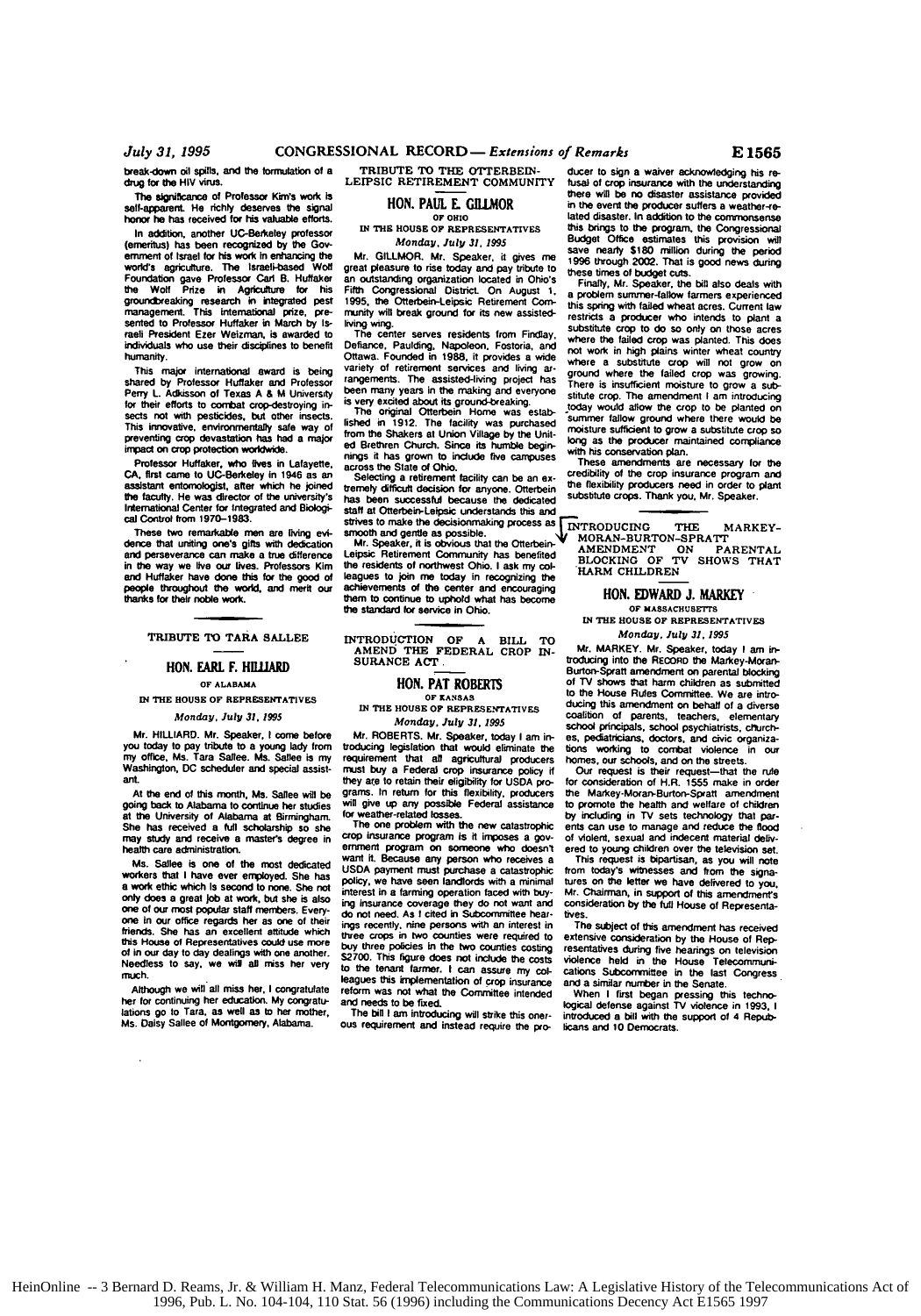When Mr. MORAN, Mr. BURTON, and Mr.<br>SPRATT and I introduced a new bill in this Con-<br>gress, 4 Republicans and 25 Democrats **gross.** 4 Republicans and **25** Democrats Joined us.

When a cimler proposal was offered **by** Senator **CONRAD** in June as an amendment to **the** Senate counterpart to H.R. **1555,** it **re**calved the support of **32** Republcans and 41

Democrats, passing 73–26.<br>On July 10, the President of the United<br>States endorsed this approach, calling the V-<br>chip "a little thing but a big deal".<br>And as you know, the letter we delivered<br>today includes 19 Republicans a

crats.

So this is a subject of intense interest re-<br>ceiving broad support from both parties. **ceiving** broad support from both parties. It is supported **by** huge **rrajoty** of the

American **puic,** with some pos and reader surveys puffing support as high as **90** percent. Mr. Chairman, its **time** has come.

The average American child has **seen 8,000** murders **and 100,000 acts of** violence **by** the

time he or she leaves elementary school, **Parents** know what's going on. **I** have held **five** hearings over **the** fast 2 years **on** the aru- **ject of** children and televised violence. In every hearing **I** have heard both compefting testimony about **the** harmful effects of negative television on young children, and about **the** efforts **of** Industry to reduce gratuitous **vio-**lence. But parents don't care whether **the viao** lence is gratuitous or not. When you have **young** children In your home, you want to re- **due** all violence to a **mnimur.**

**That's** why parents are not impressed with **the** temporary promises of broadcest **exeu**fives of one are quickly undermined by bad deeds of another.

The pattern is familiar. Parents plea for help In coping with **the** sheer volume and escalat **ing** graphics of TV violence and **sexual** mate-rial. Congress expresses concem. The **indus***by* screams first amendment. The pres **says** they're both **right,** calning on Congress to hold **off** and calling on industry to tone things down.

Meanwhile. parents get no help. Until parents actually have the power to manage their own TV sets using blocking technology, parents will remain dependent on **the values** and programming choices **of ex-**ecutives in Los Angeles and **New** York who, after **all,** a trying to maxinize viewership, not meet **the** needs of parents.

Mr. Chairman, here is what the amendment

First, we will give the industry a year to develop a ratings system and activate blocling technology **on** a voluntary basis. **If** they fail to act, then the legislation **will** require the **FCC**

to:<br>First, form an advisory committee, including<br>parents and industry, to develop a ratings sys*tem* to give parents advance warning of mate- fl that migh be harmful to **children;** Please note that **the** government does not do the rat-

imgs. Second. require **that** any ratings imple- mented **by** a broadcaster be transmitted to TV receivers, and

Third, require TV set manufacturers to Indude blocking technology In new TV sets **so** that parents can **block** programs that are rated, of block programs **by** time or **by** pro-

**gram.** We want both the House **and** the Senate on record as favoring this simple, first amendment **friendly.** parent-frieanly. child-friendly **so**tuton to *ei* ongoing proten. You will hear argumsents from some **that** this

technological way **of** dealing with the **problem of** TV violence is akin **to** Big Brother. It's **ex**actly the opposite. **Irs** more **lie Big** Mother and **Big** Father. Parents take control.

**And we** know **this** technology works. **In** this **country,** the Electronics Industries Association has already developed standards for **it** In Canada, **a** test in homes in Edmonton proved

This is not a panacea. It will take some time for enough new **sets** to be purchased to have an impact on the Nielsen ratings and, there**fore,** an **inipact** on advertisers. But its introduction in the cable world through set-top boxes is ikely to **be** much more rapid. The cable industry has said **that t** is prepared to move forward with a V-chip approach as **long**

And the Electronic Industries Association has already agreed to introduce **the** technology into **sets** that would allow **up** to four levels of violence or **sexual** matenal to be rated.

Only the broadcasters have remained **ada mant** in their opposition. They are opposed because the **V-chip** will work so **well,** not benumber of parents in key demographic groups using the V-chip to test the willingness of ad-

vertisers to support violent programming. Parents will have the capacity to customize their own sets-to create their own private safe harbor-to protect their own children as they see fit.

**t i**urge my colleagues to support this important initiative.

DEPARTMENTS **OF** VETERANS **AF-**FAIRS **AND HOUSING AND URBAN DEVELOPMENT, AND INDEPEND- ENT AGENCIES** APPROPRIATIONS **ACT.** <sup>1990</sup>

## **SPEECH OF**

## **HON. ANNA G. ESHOO** OF CALIFORNIA

### **IN THE HOUSE OF REPRESENTATIVES** Friday, July *28,* **1995**

The Soe in Committee of the Whole Hone **on** the State **of** the **Unlon had** under consideration the bill **(H.R. 2099) maklpg** appropriatios **for** the Departments **of** Voter aml Affairs **and** Hong and Urban Develop **ment,** and for sundry independent agencies. **boardc.** commissions, corporations, **and of- nices** for the **fiscal** year ending September **30, 199.** and for other purposes:

Ms. **ESHOO.** Mr. Chairman, **I** rise in strong

support of the Stokes/Boehlert amendment. The **VA-HUO bill** drives a stake through the heart of our Nation's environmental laws. The<br>new majority apparently doesn't think cutting<br>EPA's budget by 34 percent is enough-<br>they've weighed the bill down with restrictions on **EPA** spending which **ties** their hands in **im**plementing and enforcing critically Important programs for the protection of the American people.

The riders on **the bill** would prohibit **EPA** from spending **any** money on programs which protect welands, control **poluted** runoff, prevent raw sewage from being discharged into our waters, implement the **1990** Clean Air Act amendments, and then proceed with **new**

*July 31, 1995*

standards for **ersern and** redoactive pets- **ants** in **or** drinking watr. Mr. Chainnan, more than **35** milion people word in their drinking water, heightening cancer risks across our Nation.

And while the republicans are proposing<br>that EPA's ability to protect the health of American citizens be decimated, they are giving special favors and granting exemptions to environmental laws to their friends in the old

and gas industry and cement kiln operators.<br>The Stokes/Boehlert amendment strips the<br>appropriations bill of these legislative riders<br>and enables the EPA, with the limited resources it has left, **to implement the laws that**<br>the American people want, need and support<br>which protect their air, water, and overall<br>health.

health. **I thank the** gentlemen for offering **Ot** amendment and urge my colleagues to sup port **it.**

**HONORING THE** 1O0TH **ANNIVER-**SARY **OF LONG** BEACH POLY- TECHNIC HIGH **SCHOOL**

## **HON. STEPHEN** HORN

**OF CAtjFOPN11A**

**IN THE HOUSE OF** REPRESENTATIVEa **Monday,** July **31, 1995 -**

Mr. HORN. Mr. Speaker, I rise today to s kite the 100th **8a1ersay of** Long Beach Polytechnic **High Scho--a Iuch-oved,** vanerable institution in Long Beach, CA, which<br>has been producing scholars and champions

has been producing scholars and champiOns for **the** past century. Poly high, as **it is** affectionately known, **had** humble beginnings In the chapel of a **local** church, but **a** strong-or the **tim--staering** enrollment. At **that** ime, **1895,** Long Beach was a modest village of approximately 2,000 residents. The Federal census counted 2,252<br>in 1900. Though small in number, these early citizens **saw** leaming **as** a large part of **their chadren's lives.** The first **school had** begun **In 1885,** with **under a** dozen tudents in **a ls** loaned **by** the local postmastar. when **the community** numbered 12 **famlies. Ten yeae** later, with over 100 elementary school stu-<br>dents studying in their own building, an elec-<br>tion was held on September 3, 1895, to deter-<br>mine whether a high school district should be<br>formed in Long Beach. The vote in lavor education beyond the eighth grade was **not** the norm---43 9th. 10th, and **11th** graders began classes with a faculty of two: Professor Waiter Bailey and Mrs. Hattie Mason Wiflard.

Three **years** later, in **1898,** the **community's** state and all supported the opening of a separate high school building—the first in Los Angeles County outside of the city of Los Angeles.<br>Les The went level as social tax on them selves to raise the \$10,000 to cover the city's part of the construction costs.

part of the construction costs. The new **high school** was known as Amer ican Avenue High **School** for its location and offered a strong, but limited program primar**ily**<br>aimed at preparing students for college. The<br>quality of instruction was so high that 8 years after opening **Its** doors, the **high school was** permitting its graduates to enter the university without passing special **examinations.**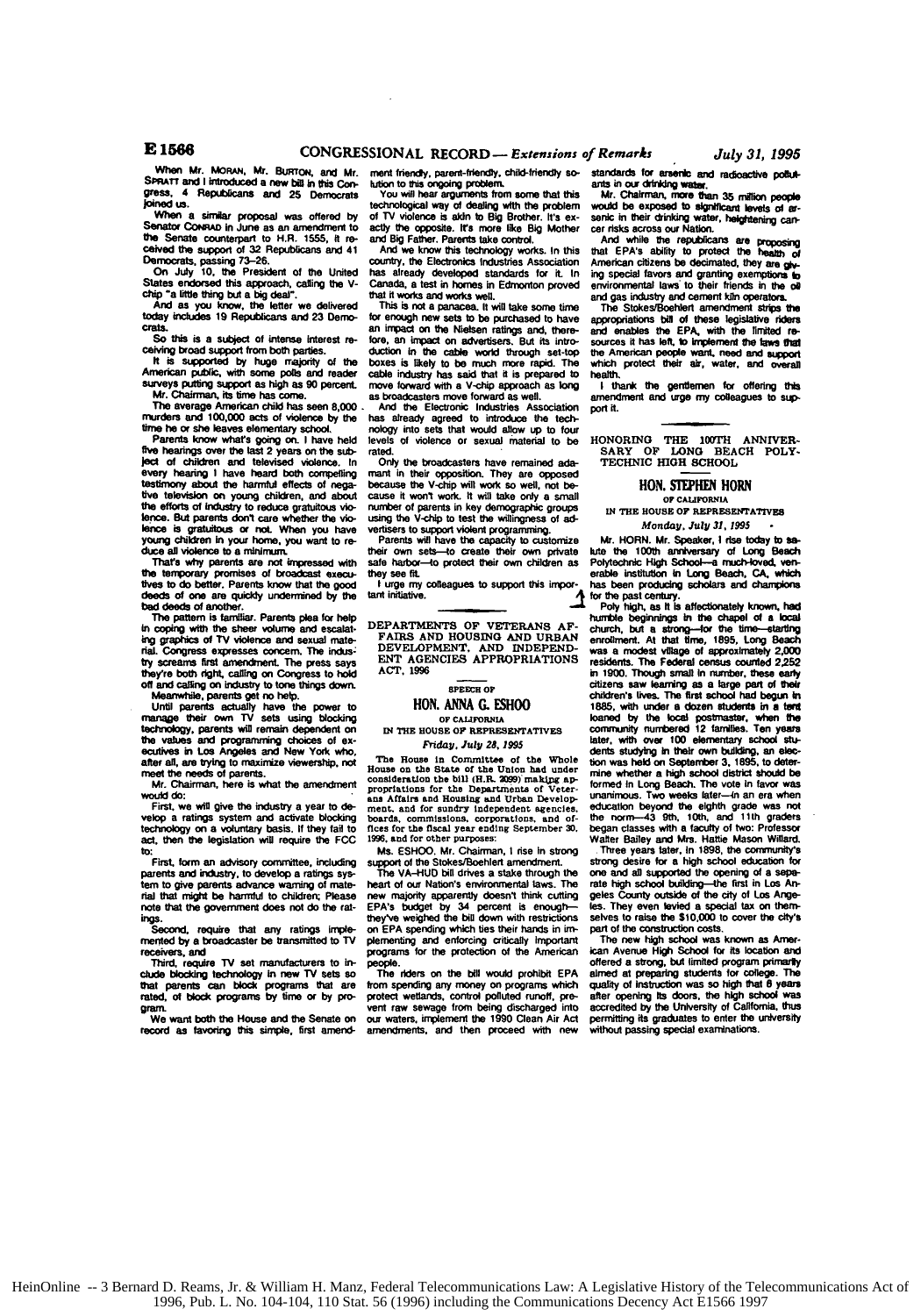Document No. **62**

 $\sim$   $\sim$